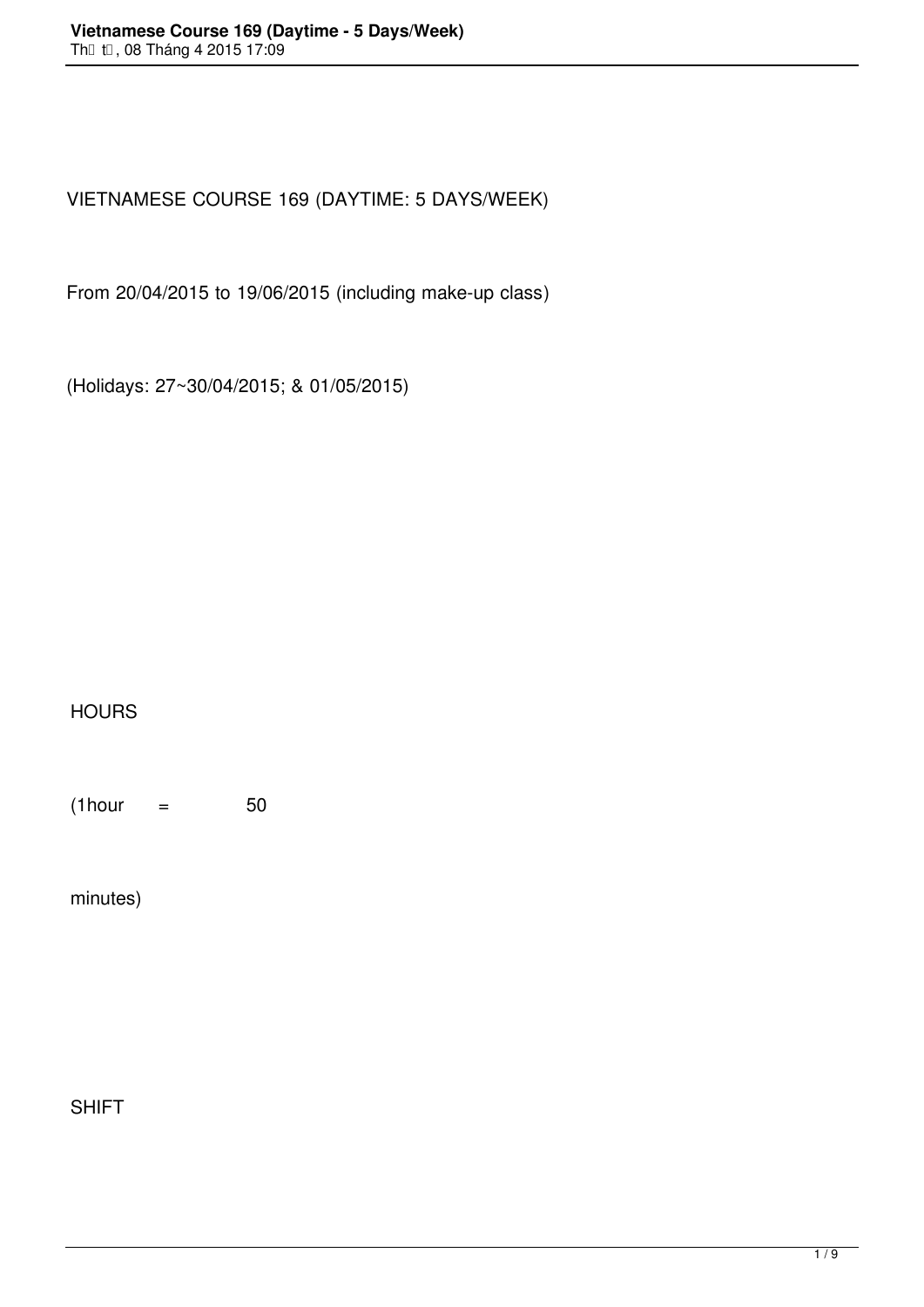| <b>NOTES</b><br>Until: 15/04/15<br>(5% discount)<br>After: 15/04/15<br>(no discount)<br>Level:<br>E1<br>80.0 | TUITION FEE | (VND) |  |  |  |
|--------------------------------------------------------------------------------------------------------------|-------------|-------|--|--|--|
|                                                                                                              |             |       |  |  |  |
|                                                                                                              |             |       |  |  |  |
|                                                                                                              |             |       |  |  |  |
|                                                                                                              |             |       |  |  |  |
|                                                                                                              |             |       |  |  |  |
|                                                                                                              |             |       |  |  |  |
|                                                                                                              |             |       |  |  |  |
|                                                                                                              |             |       |  |  |  |
|                                                                                                              |             |       |  |  |  |
|                                                                                                              |             |       |  |  |  |
|                                                                                                              |             |       |  |  |  |
|                                                                                                              |             |       |  |  |  |
|                                                                                                              |             |       |  |  |  |
|                                                                                                              |             |       |  |  |  |
|                                                                                                              |             |       |  |  |  |
|                                                                                                              |             |       |  |  |  |
|                                                                                                              |             |       |  |  |  |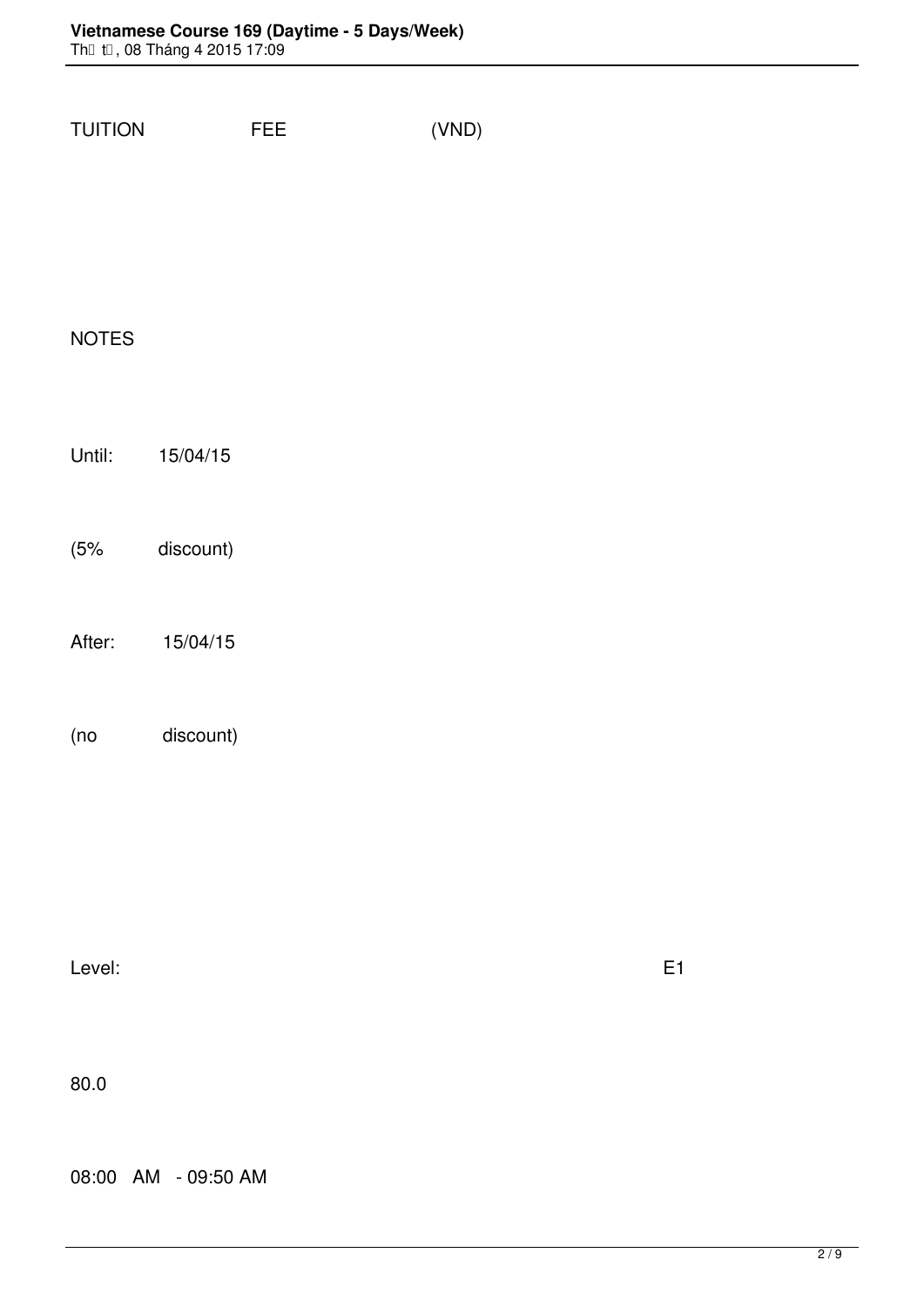5,320,000

5,600,000

Level: E2

80.0

08:00 AM - 09:50 AM

5,320,000

5,600,000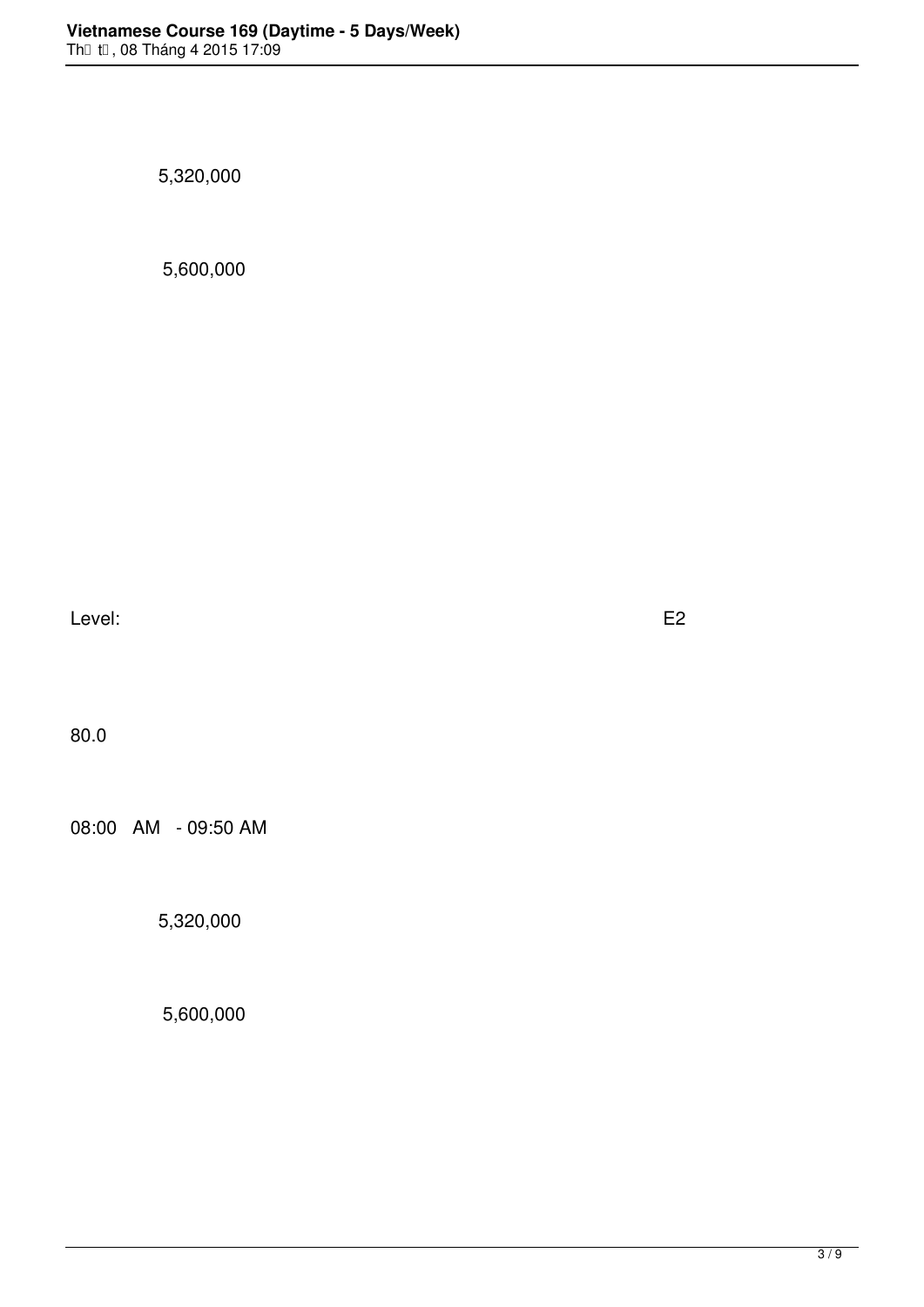80.0

10:00 AM - 11:50 AM

5,320,000

5,600,000

Level: E3

80.0

08:00 AM - 09:50 AM

5,320,000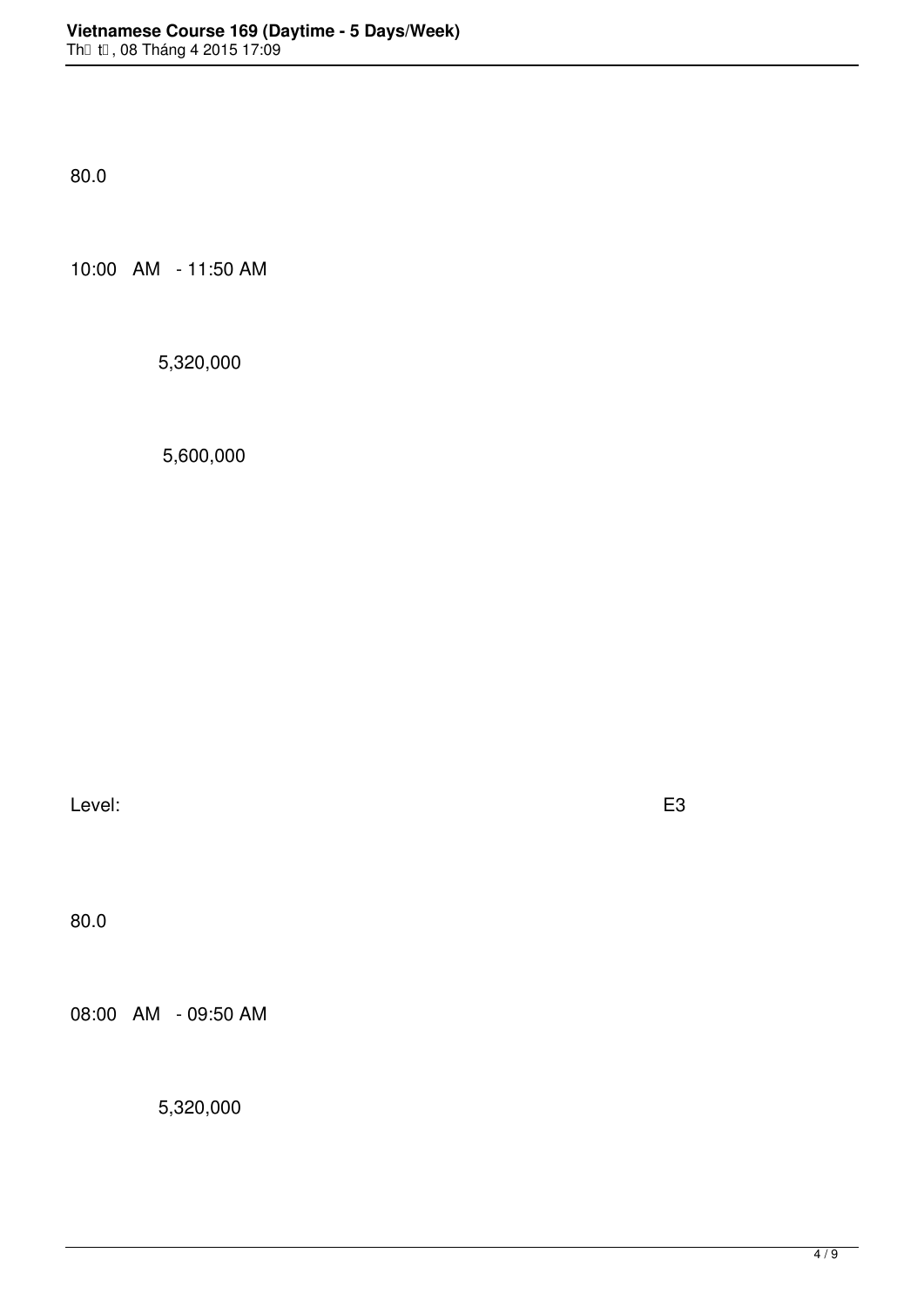5,600,000

80.0

10:00 AM - 11:50 AM

5,320,000

5,600,000

80.0

01:10 PM - 04:40 PM

5,320,000

5,600,000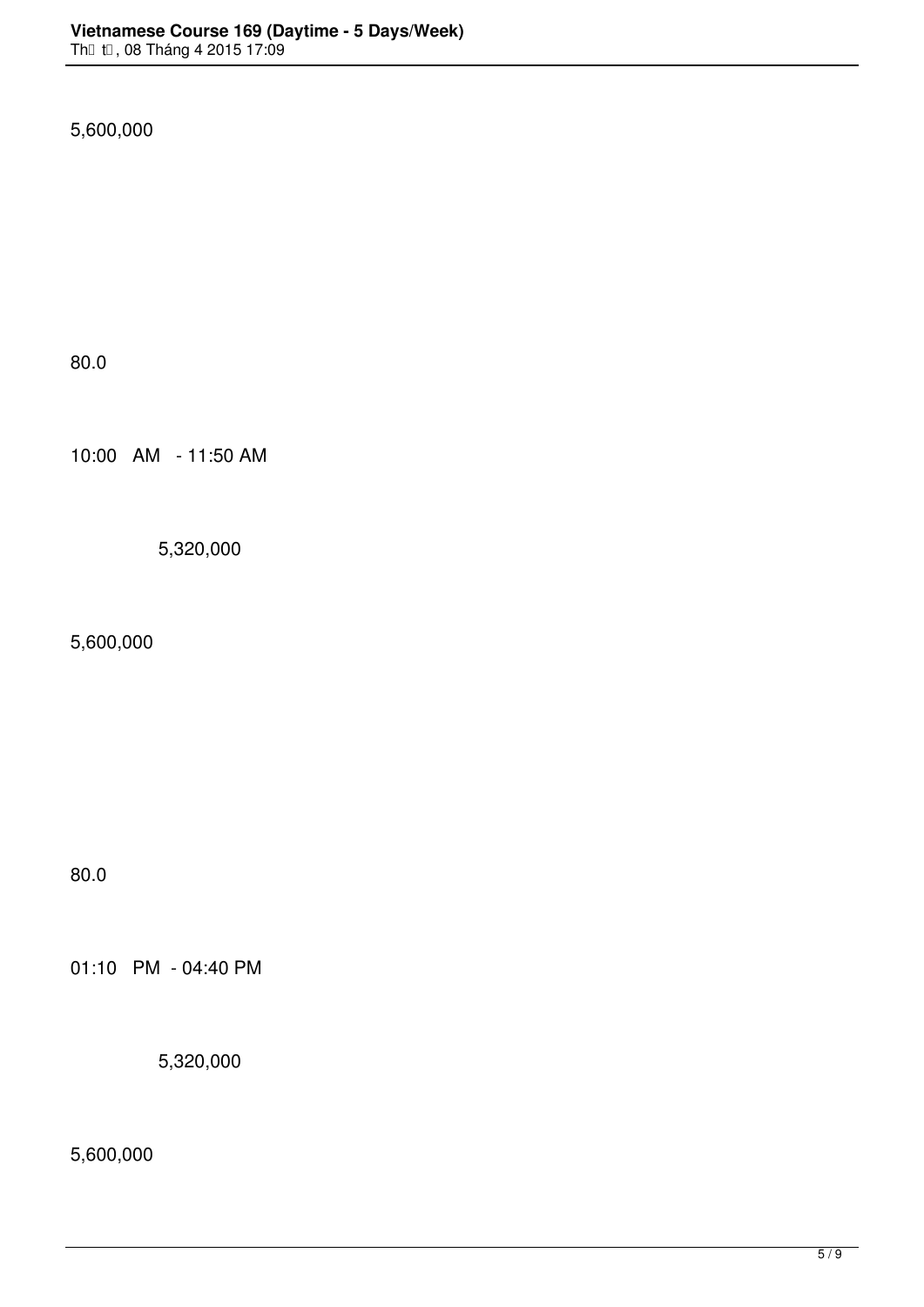Intensive course, until 22/4 (4wks)

Level: E4

80.0

01:10 PM - 03:00 PM

5,320,000

5,600,000

Level: International Level in the set of  $\sim$  11  $\sim$  500  $\,$   $\sim$  11  $\sim$  500  $\,$   $\sim$  500  $\,$   $\sim$  500  $\,$   $\sim$  500  $\,$   $\sim$  500  $\,$   $\sim$  500  $\,$   $\sim$  500  $\,$   $\sim$  500  $\,$   $\sim$  500  $\,$   $\sim$  500  $\,$   $\sim$  500  $\$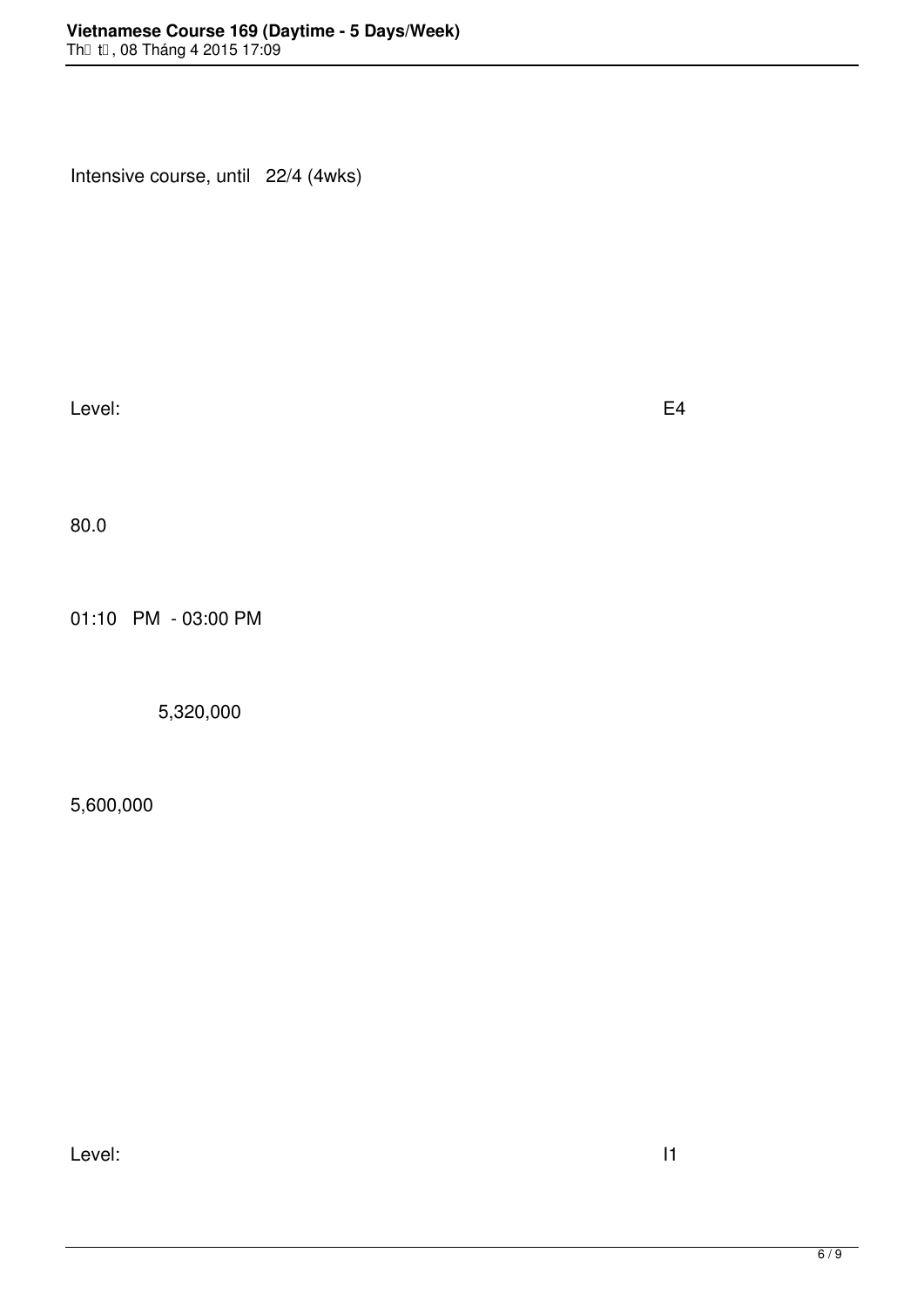80.0

08:00 AM - 11:50 AM

6,080,000

6,400,000

Intensive course, until 22/4 (4wks)

Level: International and the set of the set of the set of the set of the set of the set of the set of the set o

80.0

08:00 AM - 11:50 AM

6,080,000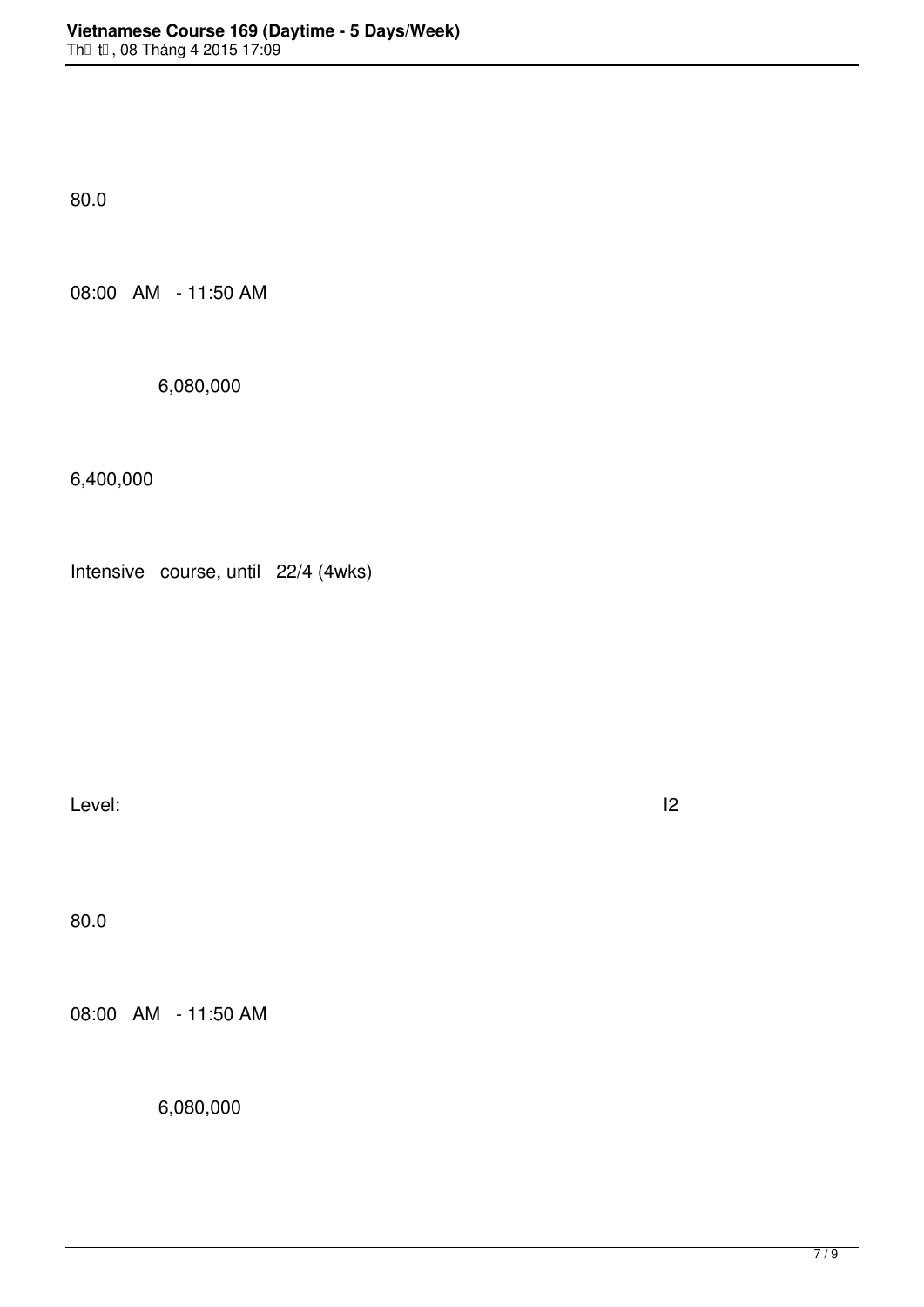6,400,000

Intensive course, until 22/4 (4wks)

Level: I3 (VSL4: level)

80.0

08:00 AM - 11:50 AM

6,080,000

6,400,000

Intensive course, until 22/4 (4wks)

Level: A1 (VSL5: lesson 1->5)